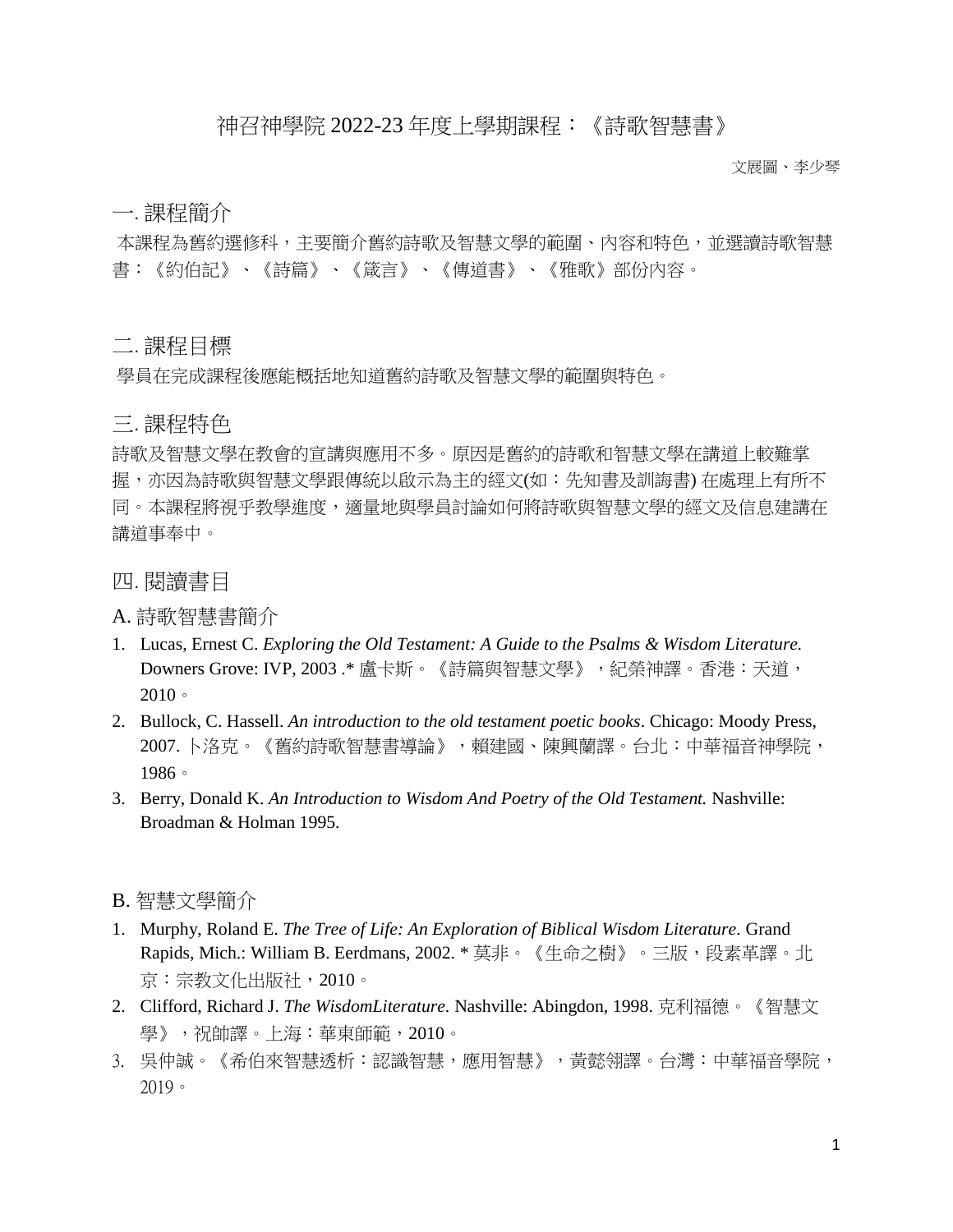- 4. 戴浩輝。《智慧文學導論》。香港:道聲,2008。
- 5. 黃儀章。《活出智慧文生》。香港:天道,2004。
- C. 詩篇/詩歌文學簡介
- 1. 黃天相。《詩情畫意:詩篇研讀技巧》。香港:伯特利神學院,2018。\*
- 2. Westermann, Claus. *The Living Psalms*. Translated by J. R. Portet. Grand Rapids: Eerdmans, 1984.
- 3. Bullock, C. Hassell. *Encountering the Book of Psalms*, Ada: Baker, 2004.卜洛克。《詩篇概 論》,林秀娟譯。美國:麥種,2010。
- 4. Petersen, David L. and Kent Harold Richards. *Interpreting Hebrew Poetry.* Old Testament Series**.** Minneapolis: Fortress, 1992.
- 5. Fokkelman, J.P. *Reading biblical poetry: an introductory guide.* Translated by Ineke Smit. Louisville, KY: Westminster John Knox, 2001. 福克爾曼。《聖經詩歌導讀》[,李雋譯](https://www.logos.com.hk/bf/acms/content.asp?site=logosbf&op=search&type=product&match=exact&field=translator&text=%E6%9D%8E%E9%9B%8B)。香 港:天道,2008。
- 6. Miller, Patrick D. *Interpreting the Psalms*. Philadelphia : Fortress, 1986.
- 7. Alter, Robert. *The Art of Biblical Poetry.* New York: Basic Books, 2011

## 五. 課程要求

- 1. 閱讀指定書目[有(\*)書目為必讀,請遞交已讀頁數聲明]
- 1.1 高級證書、副學士、學士一至二年班:350頁(40%)
- 1.2 學士三至四年班:500頁(40%)
- 1.3 碩士班:1,000頁(所有指定閱讀材料,加參考書目)(30%)
- 2. 研究文章(60%) [釋經文章或主題研究]
- 2.1 高級證書、副學士、學士一至二年班:3,000-4,500字
- 2.2 學士三至四年班:4,500-6,000字
- 2.3 碩士班:6,000-8,000字
- 3. 導修(兩次)[碩士班](10%)
- 3.1 導修課前已閱畢指定文章,並於上課兩天前電郵文章撮要及兩條問題給老師。
- 4. 遞交作業

## 4. 1 所有作業請於最後一堂課**(19/12)**一個月後當日**(19/1/2023)**下午五時前。

4.2 所有作業請以電郵傳送至老師電郵 (manchintao@yahoo.com) 及教務處,日期時間以電郵 記錄作準。電郵作業請以「神召神學院學生:詩歌智慧書作業」作標題。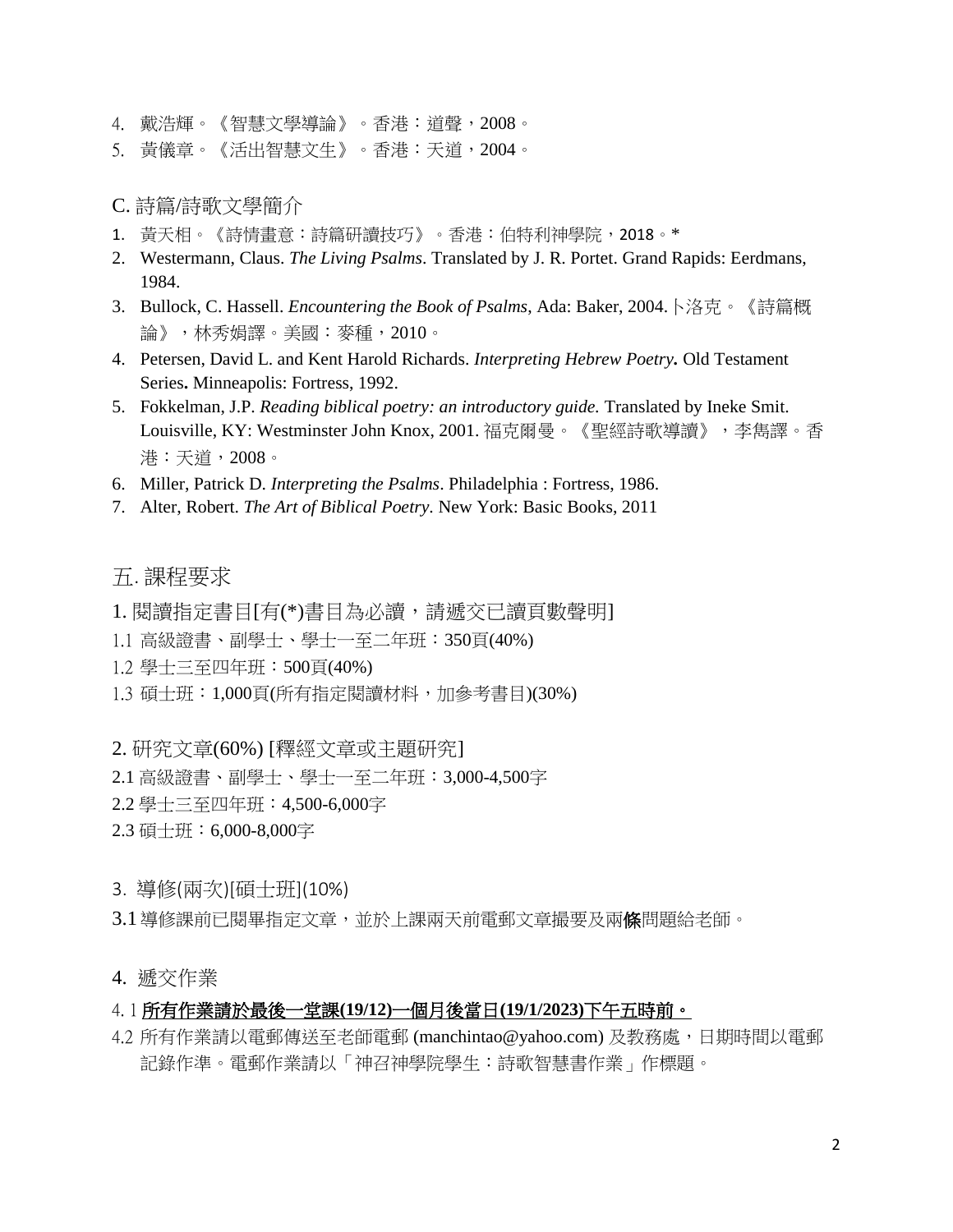- 4.3 所有作業每遲交一天,會被降一等級,如:本來成績為B+,遲交一天會降至B,遲交兩天 會降至B-,如此類推。
- 5. 誠信系統(Honest System)

5.1 閱讀作業:請誠實地匯報所讀書本名稱、頁數,及完成日期。

| 5.1 閱讀作業:請誠實地匯報所讀書本名稱、頁數,及完成日期。本人 |                                      |  |                                                           |  |  |
|-----------------------------------|--------------------------------------|--|-----------------------------------------------------------|--|--|
|                                   |                                      |  | ______________________(姓名)_____________(學號) 按照課程指定閱讀頁數如下: |  |  |
|                                   | 1. _____________(書名)____________(頁數) |  |                                                           |  |  |
|                                   | 2.      (書名)      (頁數)               |  |                                                           |  |  |
|                                   |                                      |  |                                                           |  |  |
|                                   |                                      |  | $\boxdot$ 期: with the control of $\Box$                   |  |  |

5.2 研究文章:所有內容涉及引述(包括引用其大意) 必須註明出處,否則一經查證,一律 作剽竊論,文章最少會被降三個等級(Grade),即本來成績為A,會降至B,本來成績為B,會 降至C,如此類推。並可能接受教務處的紀律處分。

六. 導修課安排

- 1. 導修課為碩士生必須出席,其他學員可以自由出席。
- 2. 全學期將有兩次導修課,分別為:31/10、12/12。
- 3. 導修日上課時間安排:課堂講授 2 小時 15 分鐘;導修 45 分鐘。

七. 額外閱讀

1. 如學員可以額外閱讀5篇文章及500頁書(書目內),成績可額外增加5%。

2. 此安排必須是完成 5 份文章,或 500 頁書的閱讀報告,缺一不可。

八. 課堂大綱及進度

| 日期及負責<br>老師 |   | 容<br>内         | 請在上課前完成以下指定閱<br>讀<br>$\circ$ |
|-------------|---|----------------|------------------------------|
| 5/9<br>文牧師) | 1 | 課程簡介及智慧文學及箴言簡介 | Ernest Lucas 盧卡斯 (Ch. 3)     |